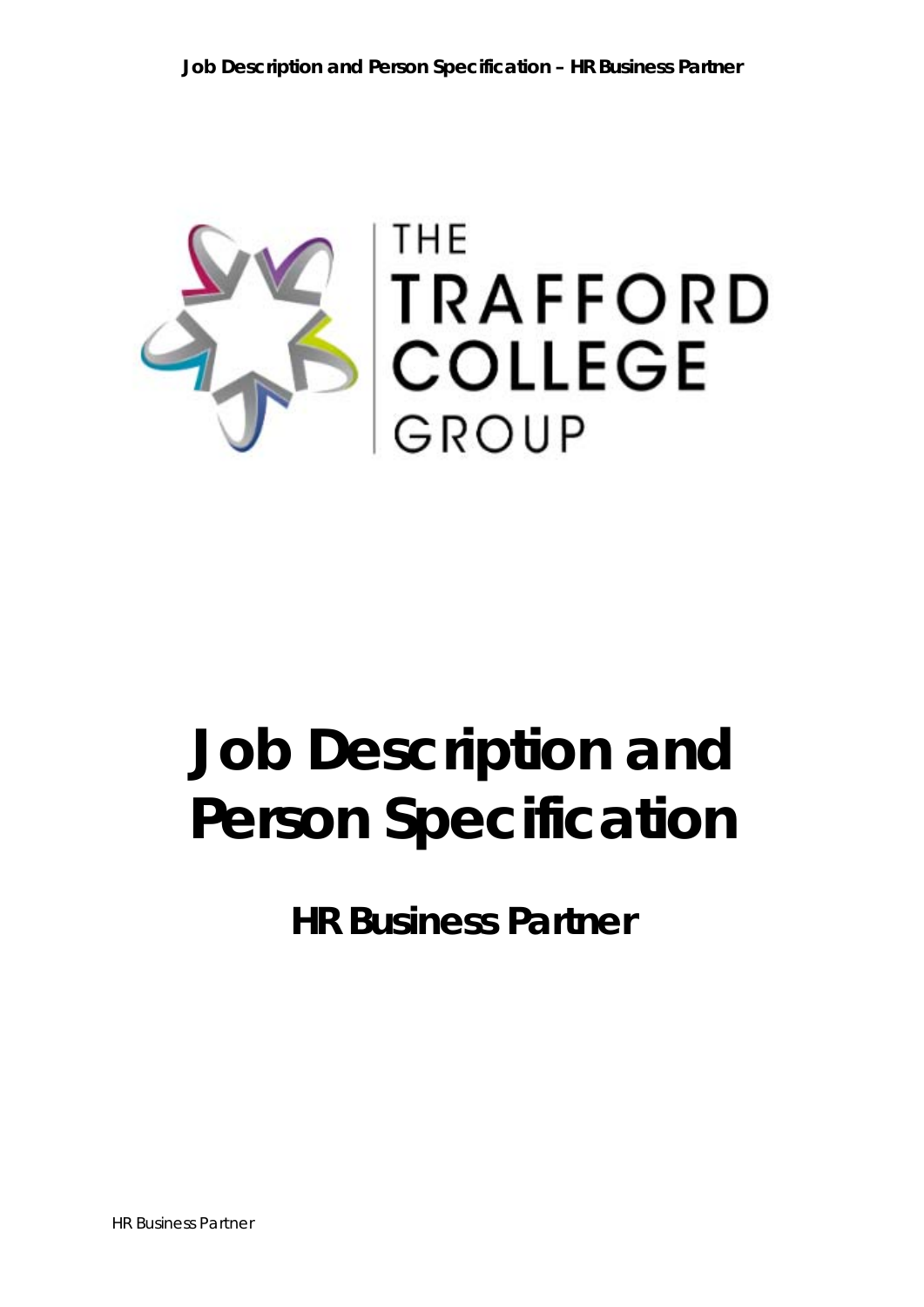## **Job Description and Person Specification – HR Business Partner**

| <b>JOB TITLE:</b>       | <b>HR Business Partner</b>      |
|-------------------------|---------------------------------|
| DEPARTMENT:             | HR & Performance                |
| <b>RESPONSIBLE TO:</b>  | <b>HR Business Partner Lead</b> |
| <b>RESPONSIBLE FOR:</b> | N/A                             |
| <b>GRADE/SALARY:</b>    | £29,976 - £31,596 per annum     |

### **OUR PURPOSE AND VISION**

### *'Unlocking Potential, Fostering Success'*

To be a leading provider of education and skills that supports community cohesion and drives local and regional productivity.

#### **Our Values**

- **Ambitious** We set high expectations and standards for students, colleagues and our communities, striving for excellence in all that we do.
- **Resilient** We believe that every challenge is an opportunity to learn, develop and become stronger.
- **Collaborative** We work together, support one another, share ideas, and encourage success.
- **Inclusive** We value individual difference and creating an environment where everyone has the same opportunities
- **Respectful** We allow ourselves and others to grow by treating each other with thoughtfulness and an open mind.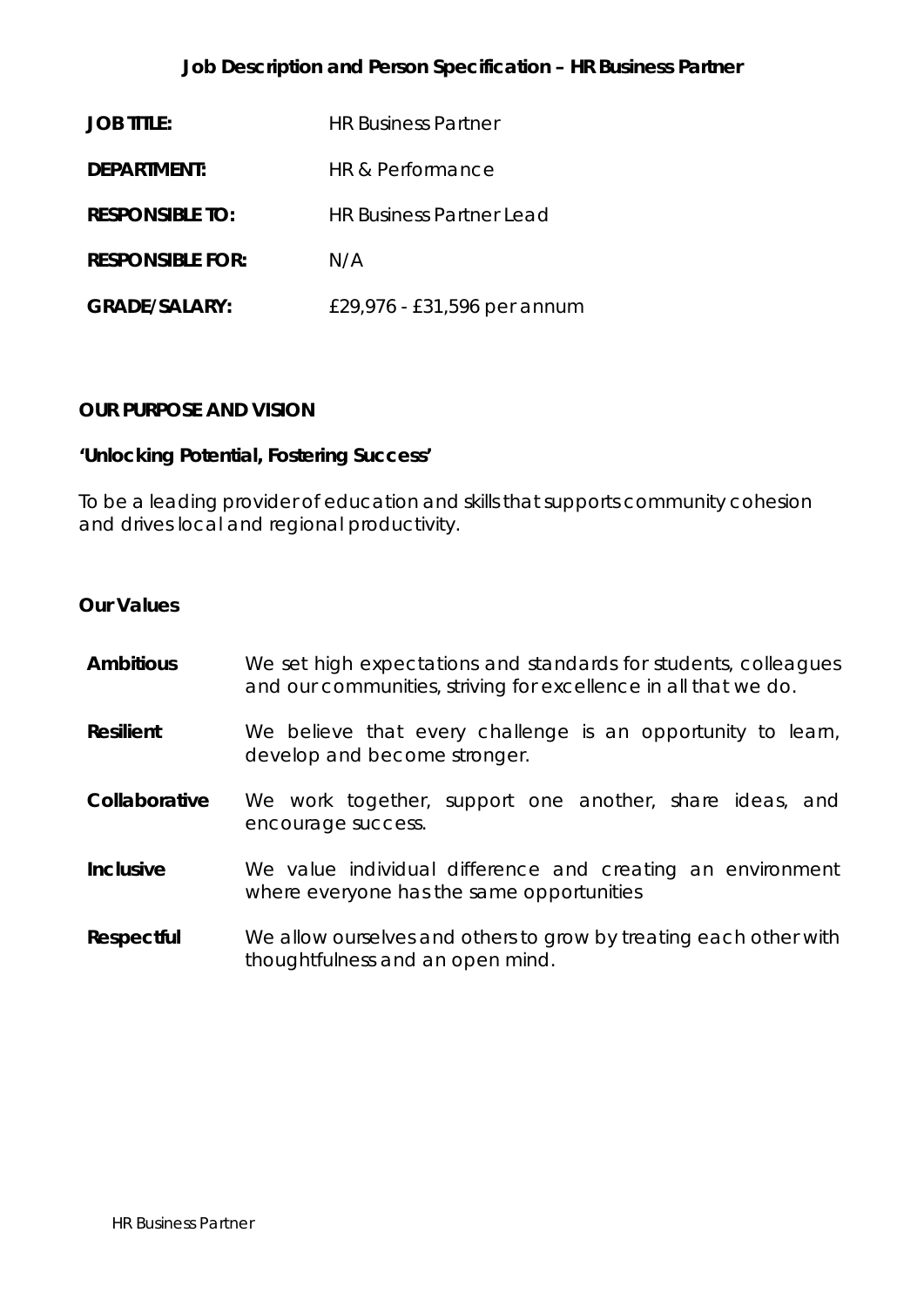## **JOB PURPOSE**

- Responsible for providing an outstanding Business Partnering service to designated managers throughout the Group, which is fully integrated to the Group's needs and priorities.
- Drive the implementation and embedding of the People Strategy and Organisational Development and Engagement Plan, taking the lead on specific projects as required.
- Work with senior leaders to achieve effective solutions and change through comprehensive, pragmatic HR advice, support and guidance.

## **MAIN DUTIES AND RESPONSIBILITIES**

- Provide accurate, customer focused, pragmatic HR advice and guidance to managers and staff and ensure managers are effectively supported.
- Build trusted relationships and credibility with managers and leaders in the organisation. Coach and build the ability of managers to anticipate and pre-empt organisational problems.
- Act as a change agent, assisting and encouraging managers and employees through organizational change and development programs.
- Coach, guide and advise managers on employee relations matters ensuring a consistent and fair approach is employed across Group.
- Support managers offering expert advice including participation in investigations, hearings and appeals as appropriate.
- Work collaboratively with the business area and the Talent Attraction Partner to deliver workforce plans, attract and retain talent and develop succession pathways.
- Drive consistency of approach across the organisation to ensure the effective implementation of all Group people policies and practices.
- Proactively share best practice within the HR team and coach and mentor team HR Operations Assistants.
- Keep up to date with developments in case law and new legislation and ensuring best HR practice is achieved.
- Conduct relevant cross Group training to promote human resource policy/procedure and to ensure all line managers are competent and fully trained in their people management responsibilities. Focus on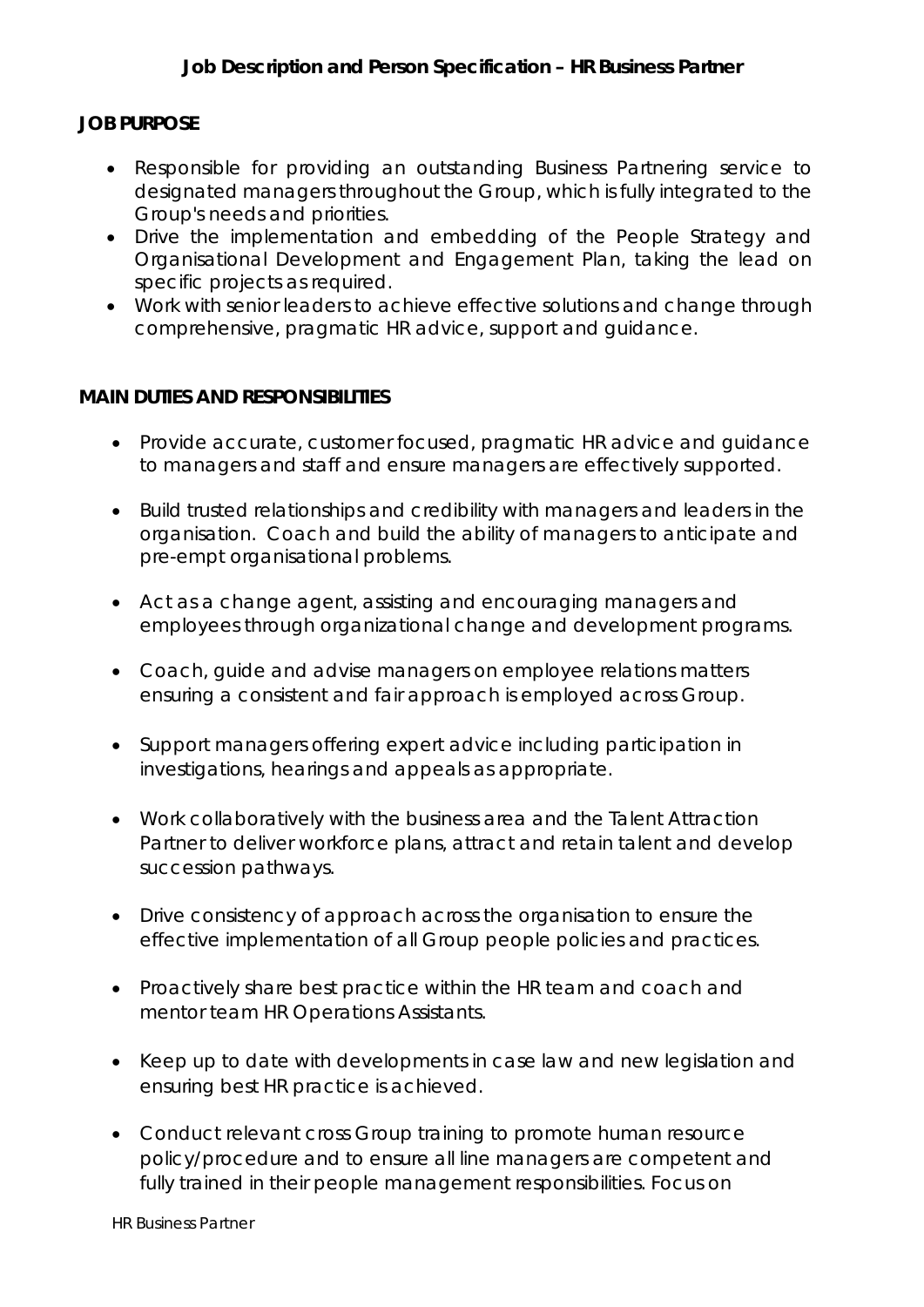# **Job Description and Person Specification – HR Business Partner**

empowering managers by building their competence to handle people issues with skill.

- Responsible for successful delivery of the performance and development process (PDR) for the areas that you support, including:
	- Identifying development needs output from the appraisal process
	- Monitor and report on the Group's appraisal process to facilitate interventions as appropriate
	- Train all new line managers/employees on the PDR process
	- Manage the timetable of objective settings, mid and end of year reviews
- Provide information for and assist as needed in the consultation and negotiation process with recognised Trade Unions on a range of HR issues, attending Trade Union meetings.
- Undertake job evaluations for jobs and participate in the appeals process for job evaluation as appropriate.
- Analyse management information reports as requested and utilise data to identify business trends and people KPI measures.
- Ensure effective equality and diversity monitoring and target setting is conducted for employment matters.
- Ensure the implementation and operation of the Group Data Protection policies and procedures as they apply to HR.
- Ensure that all sources of published HR materials are consistent, up to date and in line with Group policy and values

### **Group Responsibilities:**

- Adhere to all Group policies and procedures.
- Behave in accordance with the Groups' Values
- Work flexibly in the interests of the service (this may include undertaking other duties provided that these are appropriate to the employee's background, skills and abilities).
- Travel is required for this role.
- Actively participate in performance reviews at regular intervals in accordance with Group procedures.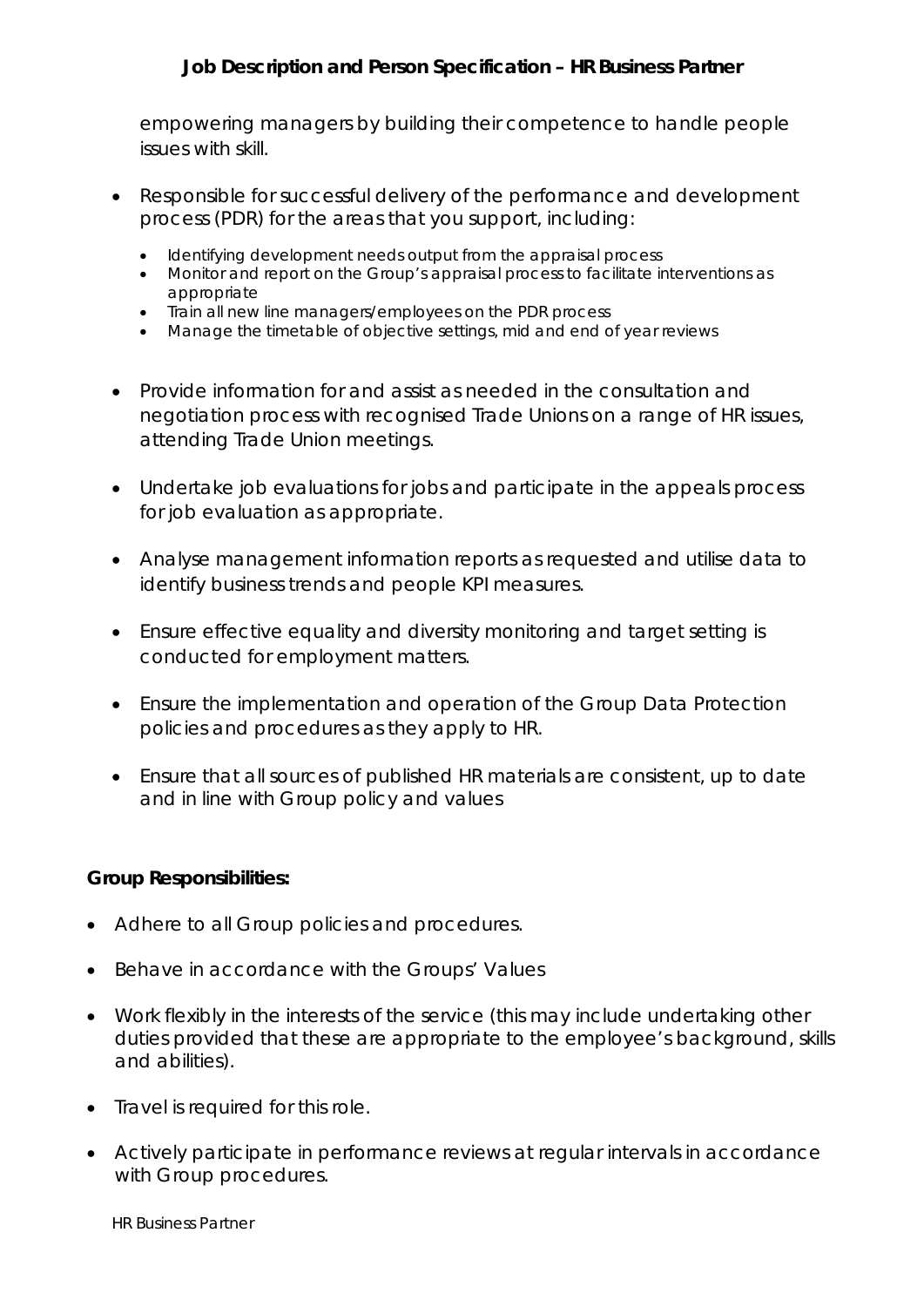- Undertake training courses organised by the Group where these will assist in the carrying out of the above duties, develop skills which may be required to fulfil those duties in the future or are required to fulfil legal requirements.
- To undertake risk assessments and comply with the Groups risk management audit requirements.
- Behave in a manner that ensures the security of property and resources.
- Demonstrate consistently high standards of personal and professional conduct as defined in Staff Code of Conduct Policy.

## **Safeguarding Children and Vulnerable Adults:**

- The Group is committed to safeguarding and protecting the children and young people that we work with. As such, all posts are subject to a safer recruitment process, including the disclosure of criminal records and vetting checks. The post holder will be required to complete an enhanced Disclosure Barring Service (DBS) Check with appropriate barred list checks, or the equivalent, and must be eligible to work in the UK.
- We ensure that we have a range of policies and procedures in place which promote safeguarding and safer working practice across the Group. This is in line with statutory guidance Keeping Children Safe in Education, we expect all staff and volunteers to promote the welfare of children and vulnerable adults within the Group and to share this commitment.
- If this position is classed as Regulated Activity, it is subject to an Adult & Child barring check.

## **Equality and Diversity:**

 Demonstrate commitment to the Equal Opportunities Policy, to work positively and inclusively with colleagues so that the Group provides a workplace and delivers services that do not discriminate against people on the grounds of their age, gender, sexual orientation, marital status, race, religion, nationality, ethnic origin or disability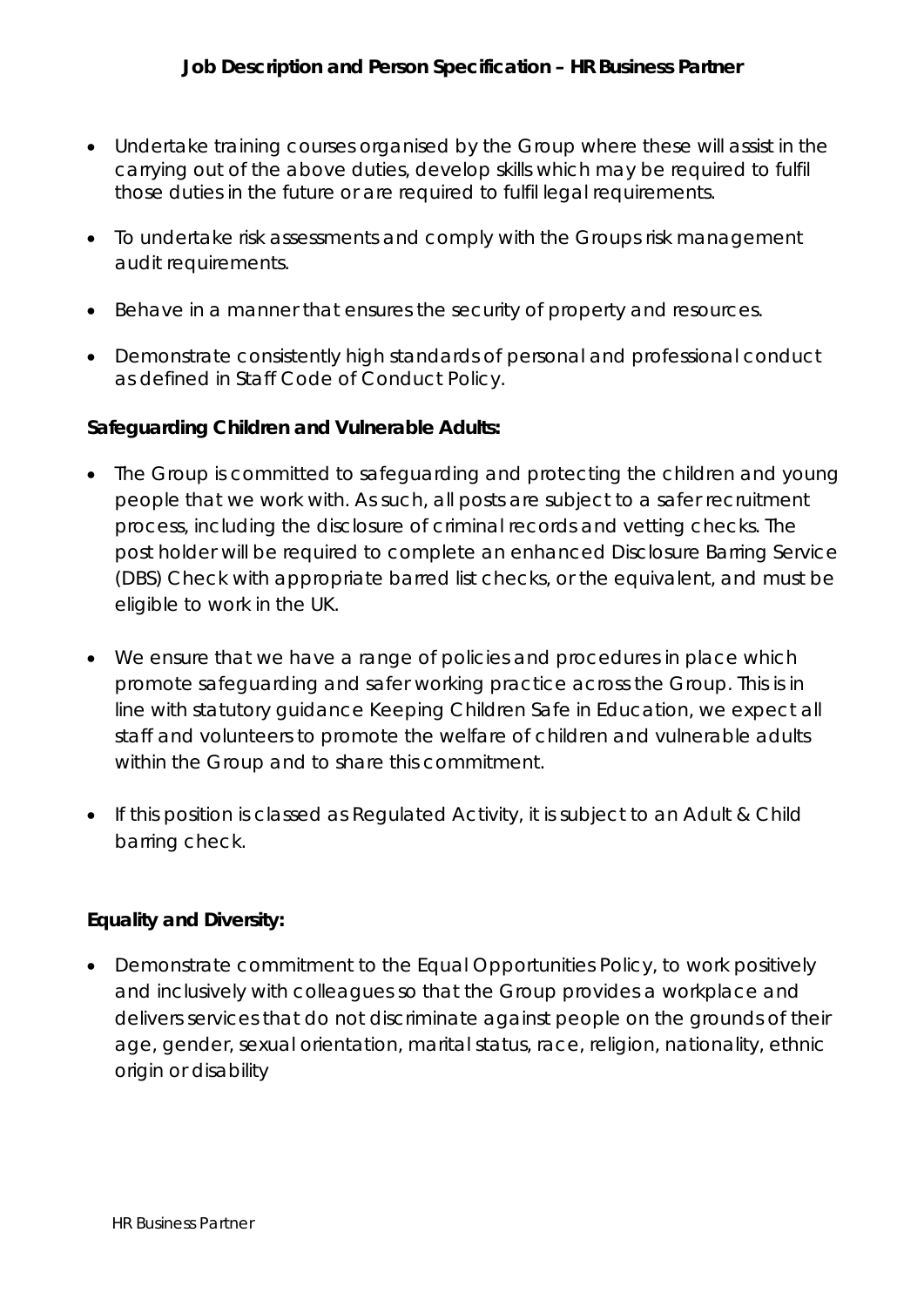# **Health and Safety:**

• To promote health, safety and welfare throughout the Trafford College Group

## **Review**

The details contained in this job description, particularly the principal accountabilities, reflect the content of the job at the date the job description was prepared. It should be remembered, however, that over time, the nature of individual jobs will inevitably change; existing duties may be lost, and other duties may be gained without changing the general character of the duties or the level of responsibility entailed. Consequently, the Corporation will expect to revise this job description from time to time and will consult with the post holder at the appropriate time.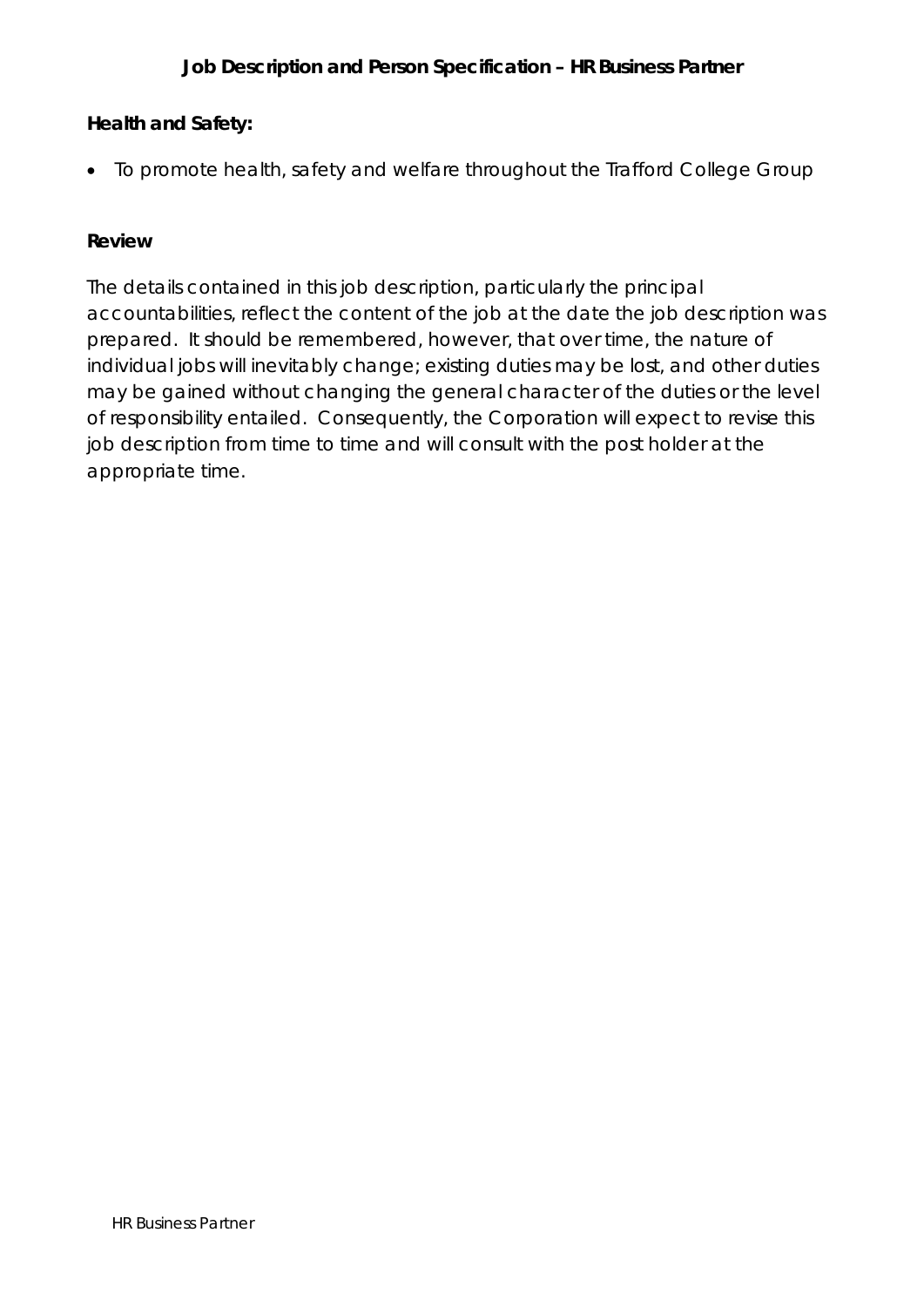# **PERSON SPECIFICATION – HR Business Partner**

| <b>ATTRIBUTES</b>                             | <b>ESSENTIAL</b>                                                                                                                                       | <b>DESIRABLE</b> | <b>ASSESSED</b>                        |
|-----------------------------------------------|--------------------------------------------------------------------------------------------------------------------------------------------------------|------------------|----------------------------------------|
| <b>VALUES AND</b><br><b>BEHAVIOURS</b>        | Be ambitious. Set high<br>expectations and standards for<br>students, colleagues and our<br>communities, striving for<br>excellence in all that we do. |                  | BY<br>Application<br>Form<br>Interview |
|                                               | Be resilient. Believe that every<br>challenge is an opportunity to<br>learn, develop and become<br>stronger.                                           |                  |                                        |
|                                               | Be collaborative. Work<br>together, support one another,<br>share ideas, and encourage<br>success.                                                     |                  |                                        |
|                                               | Be inclusive. Value individual<br>differences and create an<br>environment where everyone<br>has the same opportunities                                |                  |                                        |
|                                               | Be respectful. We allow<br>ourselves and others to grow by<br>treating each other with<br>thoughtfulness and an open<br>mind                           |                  |                                        |
| <b>EDUCATION AND</b><br><b>QUALIFICATIONS</b> | CIPD Level 5 qualified or be<br>prepared to work towards that<br>qualification or have obtained<br>the equivalent skills and<br>knowledge.             |                  | Application<br>Form<br>Interview       |
|                                               | A minimum of Level 2<br>qualification in English and<br>Maths or prepared to work<br>towards                                                           |                  |                                        |
| <b>KNOWLEDGE</b>                              | Knowledge of current thinking<br>in HR issues and trends and<br>evidence of continuing<br>Professional Development                                     |                  | Application<br>Form<br>Interview       |
|                                               | Substantial knowledge and<br>understanding of UK<br>employment law and HR trends.                                                                      |                  |                                        |
|                                               | Knowledge of HRIS systems and<br>processes.                                                                                                            |                  |                                        |
| <b>EXPERIENCE</b>                             | Relevant HR experience<br>(generalist or specialist) gained                                                                                            |                  | Application<br>Form                    |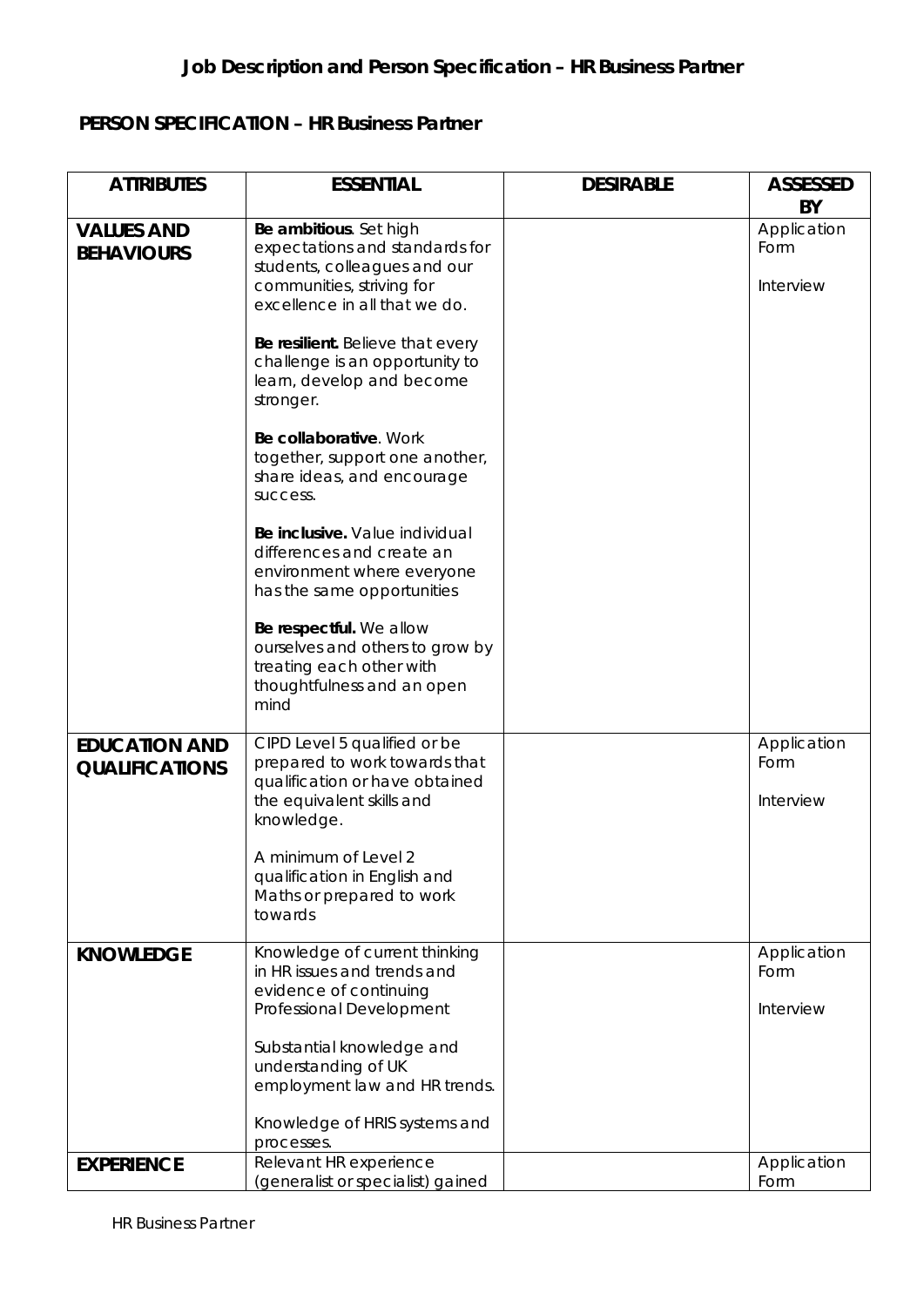|                      | in a large complex organization<br>with multiple stakeholders<br>(including matrix relationships)                                                                                                                                                                                                                                                                                                                                                                                                                                                                                           | Interview         |
|----------------------|---------------------------------------------------------------------------------------------------------------------------------------------------------------------------------------------------------------------------------------------------------------------------------------------------------------------------------------------------------------------------------------------------------------------------------------------------------------------------------------------------------------------------------------------------------------------------------------------|-------------------|
|                      | Experience of operating in a<br>business partner model, working<br>with managers to create<br>positive organisational<br>outcomes.                                                                                                                                                                                                                                                                                                                                                                                                                                                          |                   |
|                      | Experience of delivering training<br>and development activities.                                                                                                                                                                                                                                                                                                                                                                                                                                                                                                                            |                   |
| <b>ABILITIES</b>     | variety of stakeholders<br>effectively, able to present well-<br>reasoned arguments to<br>persuade people in a way that<br>results in agreement or<br>behaviour change<br>Able understand and<br>appreciate different and<br>opposing perspectives on an<br>issue and adapt as the<br>requirements of a situation<br>change.<br>Can maintain personal<br>effectiveness by managing<br>own emotions in the face of<br>pressure, set-backs or when<br>dealing with provocative<br>situations.<br>Able to simplify complex<br>problems, processes or projects<br>into component parts, explore | Form<br>Interview |
|                      | and evaluate them<br>systematically.<br>Understand the value drivers of<br>the Group and demonstrate<br>commercial awareness.                                                                                                                                                                                                                                                                                                                                                                                                                                                               |                   |
|                      | Able to role model and bring to<br>life TCG values and behaviours                                                                                                                                                                                                                                                                                                                                                                                                                                                                                                                           |                   |
|                      | Possess effective oral and<br>written communication and<br>interpersonal skills, with the<br>ability to relate to managers,<br>staff and external customers.                                                                                                                                                                                                                                                                                                                                                                                                                                |                   |
| <b>PERSONAL</b>      | Able to travel between                                                                                                                                                                                                                                                                                                                                                                                                                                                                                                                                                                      | Interview         |
| <b>CIRCUMSTANCES</b> | Group locations and to                                                                                                                                                                                                                                                                                                                                                                                                                                                                                                                                                                      |                   |
|                      | employers and organisations                                                                                                                                                                                                                                                                                                                                                                                                                                                                                                                                                                 |                   |